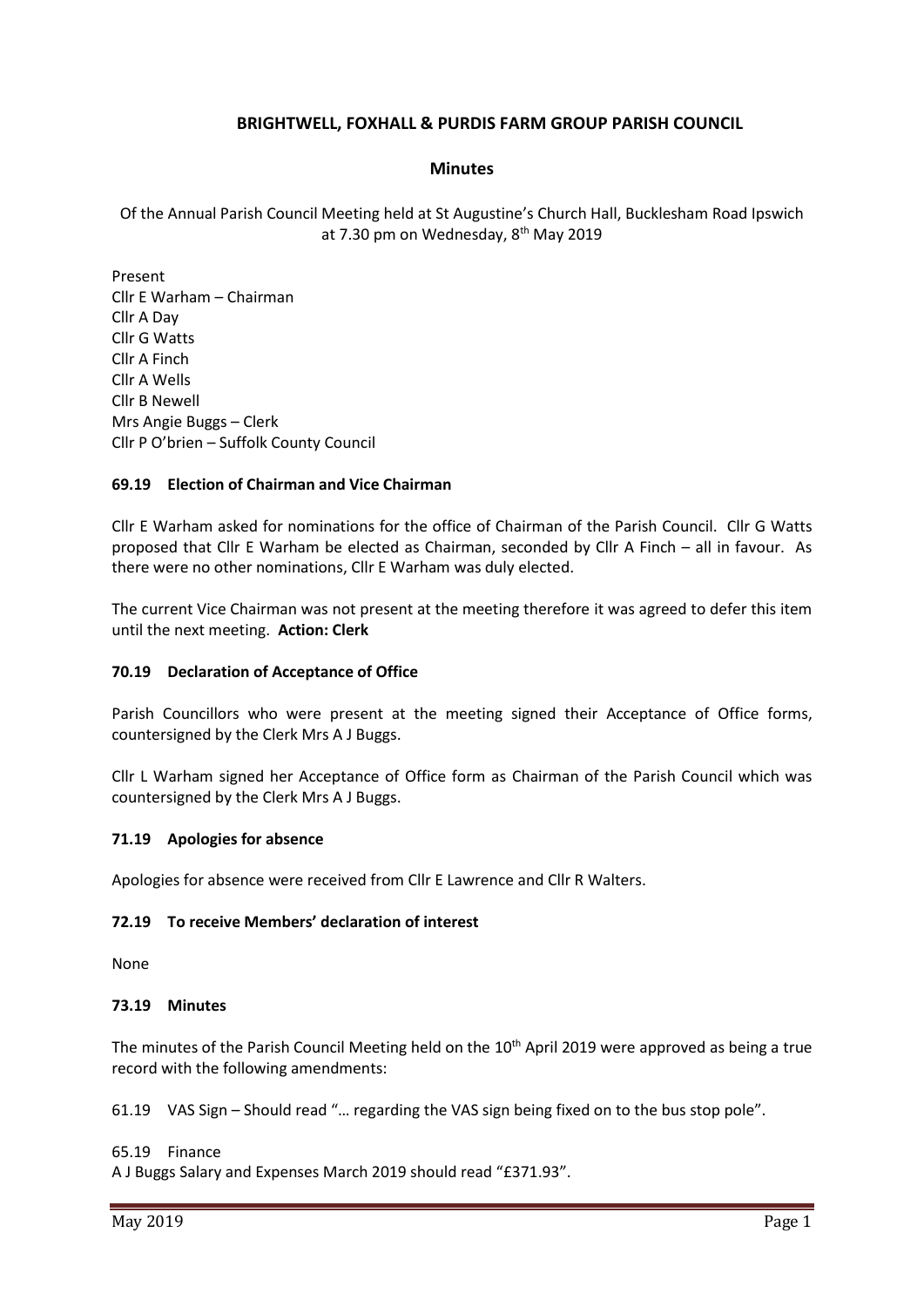## **74.19 Matters arising from the minutes**

All items arising from the minutes form part of the agenda.

## **75.19 To elect a Chairman and Members of the Planning Committee**

The following councillors were elected as members of the Planning Committee; Cllr G Watts, Cllr A Wells, Cllr E Lawrence, Cllr E Warham, Cllr B Newell and Cllr A Day.

Cllr A Wells proposed, Cllr G Watts as Chairman of the Planning Committee, seconded Cllr A Day – all in favour.

## **The meeting was adjourned to receive reports from:**

Cllr P O'brien – Suffolk County Council

The new Light Rescue Pump fire engine was launched in April 2018. It has the latest firefighting and rescue equipment and has been specifically designed to provide flexible crewing in rural areas of between two and five firefighters. The standard fire appliance usually has four to six firefighters.

Councillor Mathew Hicks was elected as the new leader of SCC on May 24 2018. Councillor Hicks confirmed focus on major infrastructure projects and stressed the need for a co-ordinated and strategic approach with partners.

In July Suffolk County Council's Cabinet approved a plan to invest £6million into upgrading Suffolk's recycling centres.

The plan has earmarked £3m for the Foxhall Recycling Centre – Suffolk's busiest with 20% of all recycling waste in the county – and £1m for Haverhill for "urgent improvements". The plans will see improvements to traffic access at Foxhall and measures to prevent people from having to climb steps to dispose of their waste in the containers.

Construction for improvements is expected to get underway in 2019/20.

Suffolk's tourism trade has seen its biggest boom for a decade. The visitor economy has reached the £2 billion mark for the first time.

Interim figures released in August 2018 by Visit Suffolk showed that tourism grew by at least five per cent in 2017, more than double the year before.

The number of jobs in the county's tourism sector rose by 6 per cent to 42,428; thus 13.6 per cent of all employment in Suffolk is in the tourism sector.

The Care Quality Commission rated Mid Suffolk Home First, provided by SCC, as outstanding

Mid Suffolk Home First, provides a short-term reablement service and a longer-term care service. The reablement and care services support people following a period of ill health or a significant loss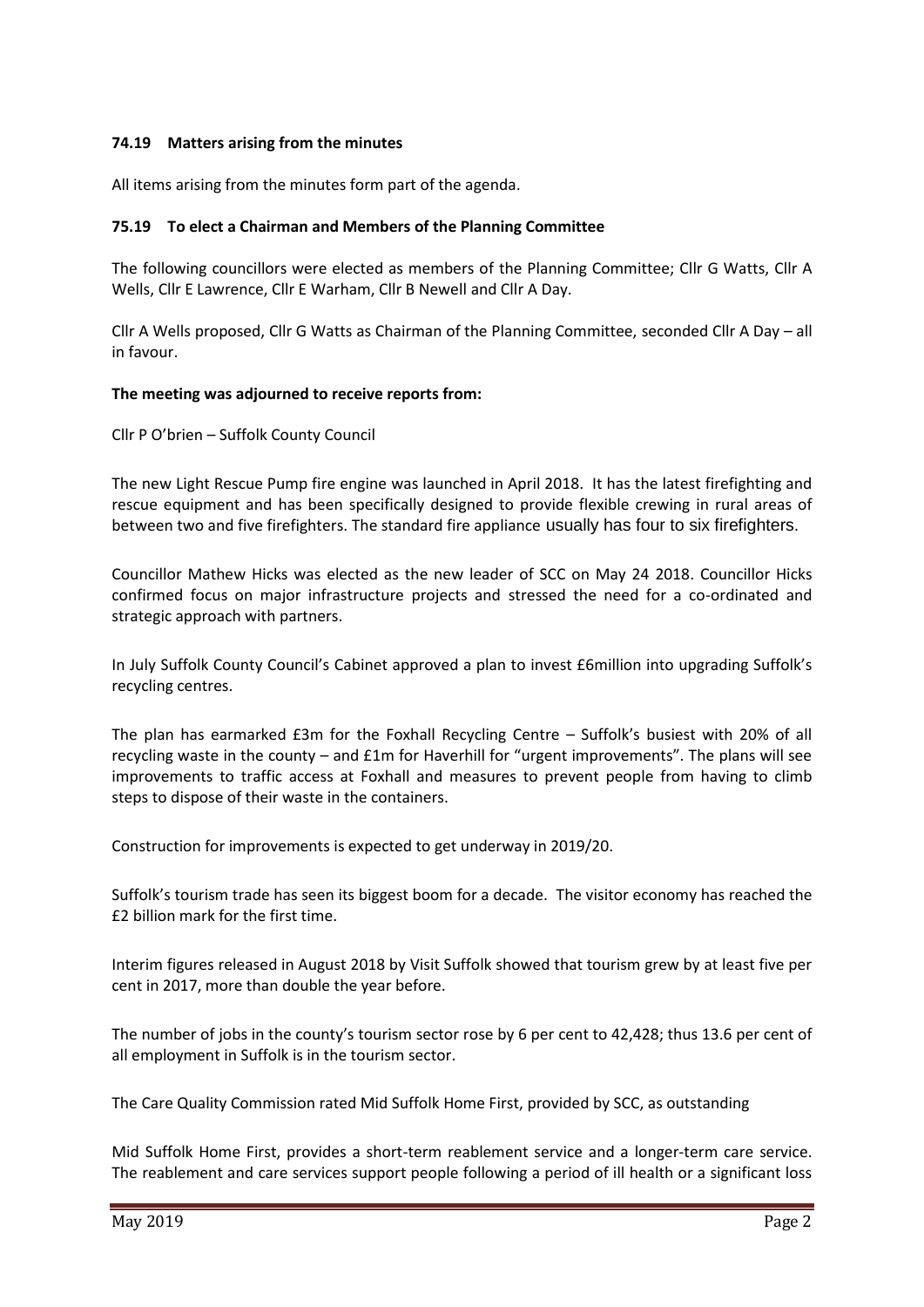in their ability to manage their day to day care needs. The service aims to help the person reach their optimum level of independence.

The Suffolk Climate Change Partnership received a national award for supporting local communities to be more energy efficient. The Partnership is a collaboration of Suffolk County Council, all Suffolk's borough and district councils and The Environment Agency. It supports the county's communities, businesses and residents to reduce carbon emissions, realise the economic benefits of reducing energy consumption and adapt to the future impacts of climate change. Its work has brought in significant amounts of external funding to Suffolk.

The Sport and Physical Activity sector is very important to Suffolk and contributes £270m a year to the Suffolk economy. Over 10,000 jobs, or 3% of all employment in Suffolk, is provided by this sector and is almost double the proportion seen at national levels.

A report highlights the importance of continuing the drive towards increasing participation in sport and physical activity as a way of both improving productivity and reducing the spend on health and social care. It estimates that a reduction of just 10% in Suffolk employee sickness rates would give the Suffolk economy a boost of £42m annually.

Over the month of January, Suffolk Highways deployed three thermal road repair machines which repaired approximately 1,700 potholes county-wide. This is a more effective and longer-lasting method of repair

The process does not require excavation of the highway, meaning no dust or noise, and better still, no waste material. The result also means there are no surface joints, which can be prone to faster deterioration.

Suffolk has risen in national league tables and 64% of students in Suffolk are now achieving the expected standard in GCSE English and Maths, putting Suffolk in the top half of authorities achieving this standard.

The validated A Level figures confirm that Suffolk pupils have performed well. 98.1% of A Levels taken in the county have been awarded an A\*-E grade, compared to 97.6% nationally.

Suffolk has been at the forefront of fibre broadband rollout, via its Better Broadband for Suffolk Program, since 2010 and currently the county enjoys a superfast broadband coverage of 93%, with the current contract due to reach 98% by 2020. Additional funding from the Department of Environment Food and Rural Affairs of £1.725ml will contribute towards meeting some of the remaining 2% of the county that is not covered by the existing contracts.

Budget proposals to increase SCC portion of council tax for 2019/20 by 4% were agreed by Full council on February 14th. Transformation of services is currently underway and working with other authorities and public sector partners is key to reducing spend and making services more efficient. Working together in partnership will benefit services enormously.

East Suffolk District Councillors – not present / no report

Question Time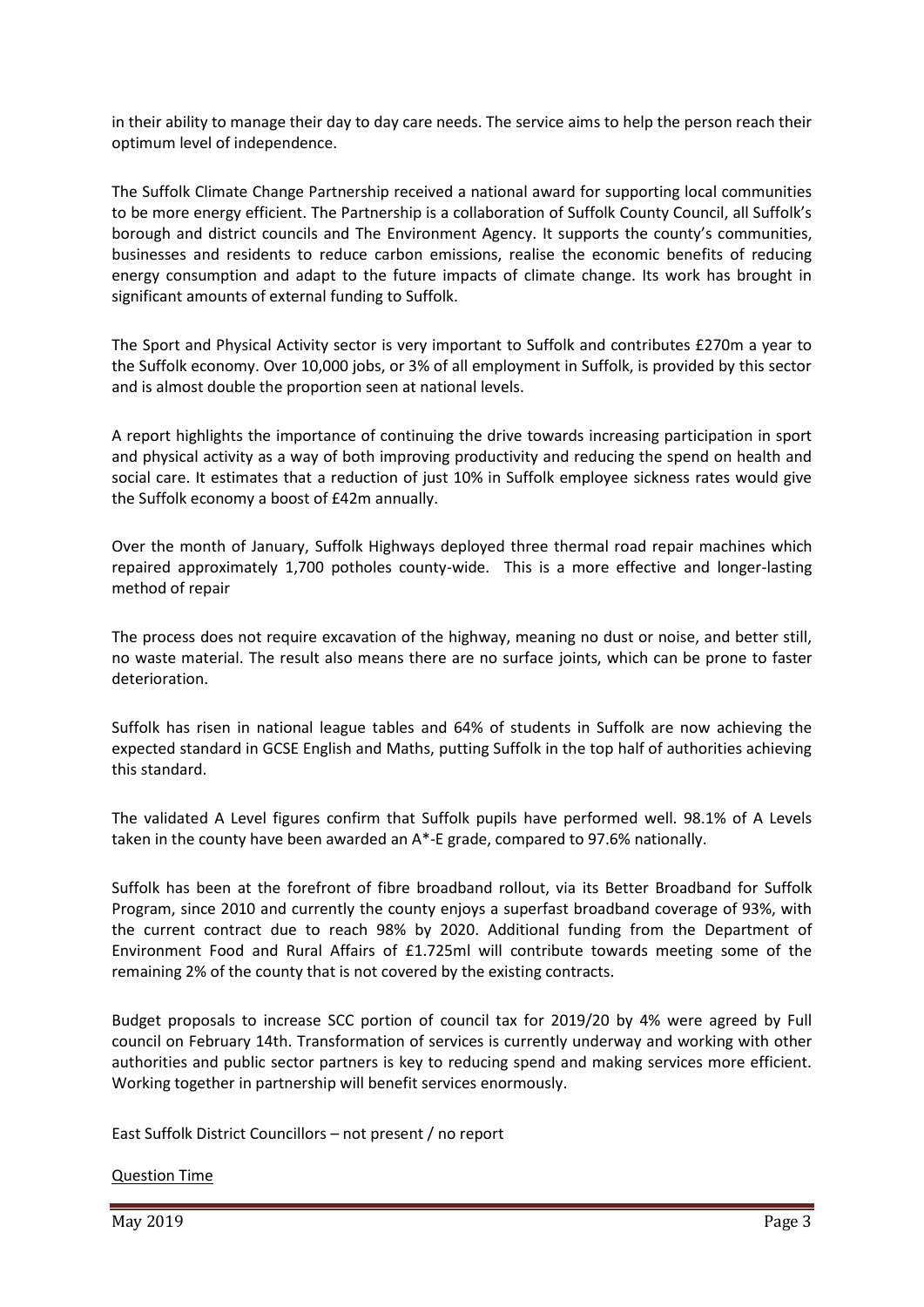None

The meeting was re-convened

## **76.19 Planning**

### a. General

DC/19/1231/FUL Foxburrow Farm Waldringfield Road Brightwell – Change of use of land for use as self-storage facility, including the siting of 272 storage containers.

Although due to issues with the circulation of this application the Parish Council was out of timescale to make comments it was agreed that Cllr G Watts would send the Parish Council's objections to the application due to the nature of the business proposed and its location. **Action: Clerk / Cllr G Watts**

DC/19/1746/FUL Land at Rear of Edenville Bucklesham Purdis Farm Lane – Construction of two storey dwelling house and 1 ½ storey outbuilding to include garage, gym, with studio over.

Cllr G Watts reported that this application had been received by the Parish Council and would be circulated to the Planning Committee.

Network Rail – Foxhall Crossing

Cllr A Day reported that he had met with Network Rail who have told him that they are going to close the Foxhall Crossing to all traffic and the crossing will only be available to people on foot. Network Rail are planning to implement the changes by Christmas 2019. Traffic will then transfer to the A14.

b. Brightwell Lakes

Cllr G Watts reported on the up to date position concerning Brightwell Lakes. A Brightwell Lakes Forum meeting has been arranged by Ben Woolnough East Suffolk District Council on the  $22^{nd}$  May 2019.

c. Local Plan

On the 29th March 2019 the Suffolk Coastal Local Plan was submitted to the Secretary of State for examination, under Regulation 22 of the Town and Country Planning (Local Planning) (England) Regulations 2012.

d. Sizewell C

No further update.

## **77.19 Clerks Report**

The purpose of this report is to update members on outstanding issues, items received after the deadline for agenda items, correspondence and action taken by the Clerk.

Elections 2019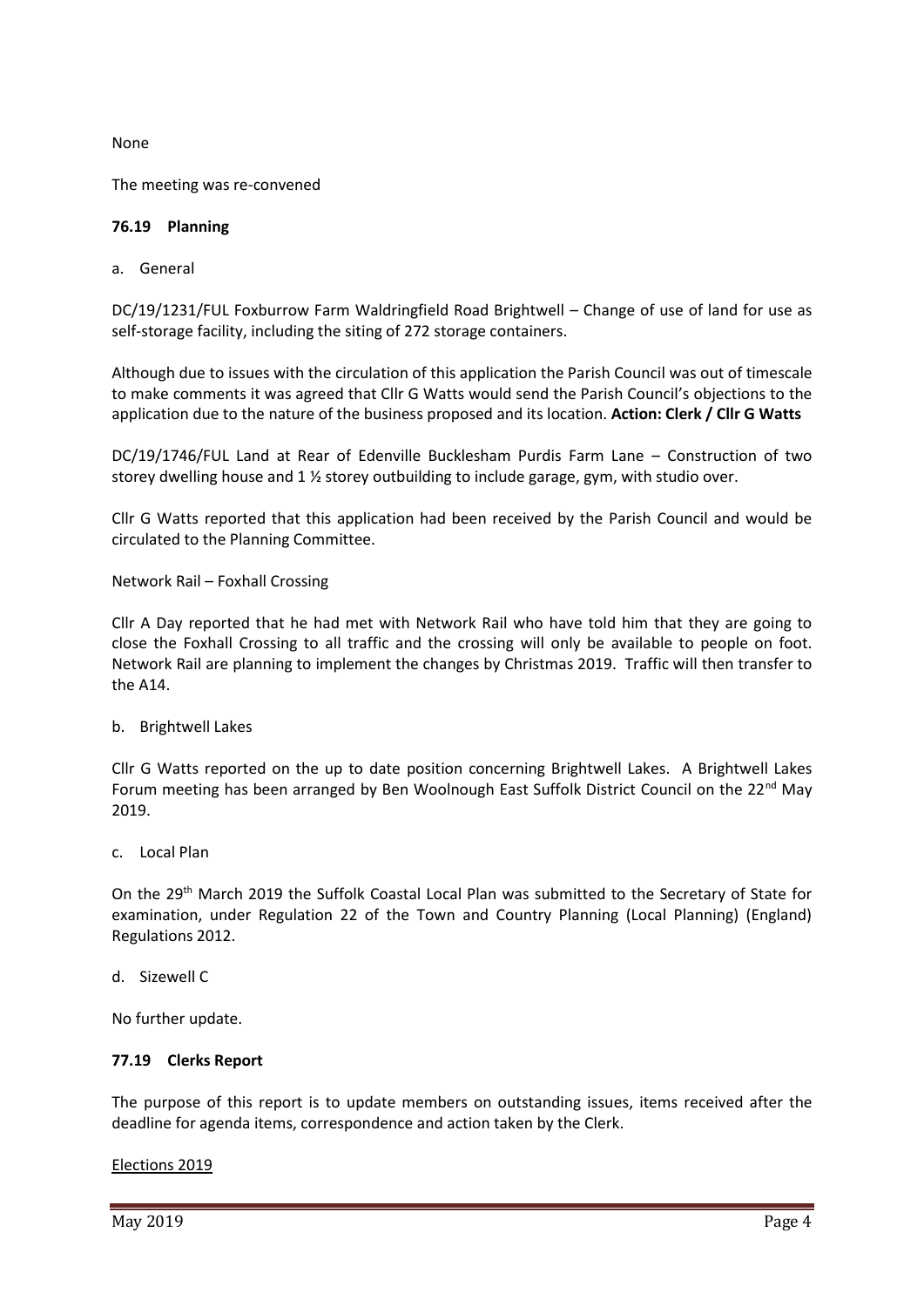A polite reminder to all councillors. It is your responsibility to complete your election expense form that would have been sent to you by Karen Last following the election. It is also your responsibility to complete the on-line Register of Interests form when you receive it. Please be aware that if you do not complete these two documents you could be liable for a fine. I will ask you to complete the Acceptance of Office Form which will be held by myself.

## Cyber Security

Stephen Baker CEO of East Suffolk Council will be presenting an information session for SALC council members providing a general update on cyber security related issues from both a national and local perspective and to make councils aware of the support that is available.

This FREE event is taking place on  $26<sup>th</sup>$  June 10am – 11.30am at Riverside Centre, Straithe Road, Bungay, NR35 1BF. Refreshments will be available on arrival.

To register your place please let me know.

### Latest News from East Suffolk Council

### Free Compost to Help Green Fingered Residents

As part of International Compost Awareness Week (Sunday 5 May to Sunday 12 May), the Suffolk Waste Partnership is supporting several initiatives aiming to help residents get composting.

Not only will there be free compost and composting advice from Master Composter Volunteers, there will also be the launch of this year's low cost compost bin promotion.

To coincide with late night opening at Recycling Centres on Thursdays, site staff will be giving away a free 25 litre bag of compost to visitors to any of the 11 sites - between 2pm and 7pm on Thursday 9 May.

Loose soil improver will also be given away for free at one further event. Those attending will need to bring a spade and bags to collect it:

Sunday 5 May, 9am to 3pm (or until stocks last) Needham Market Lake, Mill Meadow side Needham Market

Suffolk's Master Composter Volunteers will also be hosting a number of 'Composting Clinics' during the week, to help residents learn how to compost at home and provide free trouble-shooting advice, on the following dates:

Monday 6 May, 11am to 4pm Spring Wood Day 2019, Spring Wood, Bobbits Lane, Ipswich.

Wednesday 8 May & Friday 10 May, all 11.30am to 2pm: Endeavour House Atrium, Suffolk County Council, Ipswich, IP1 2BX

Sunday 12 May:

South Suffolk Show, Ampton Racecourse, Ingham, Bury St Edmunds (on A134), 9am to 5pm Foxburrow Farm May Fair, Foxburrow Farm, Melton, IP12 1NA, 11am to 4pm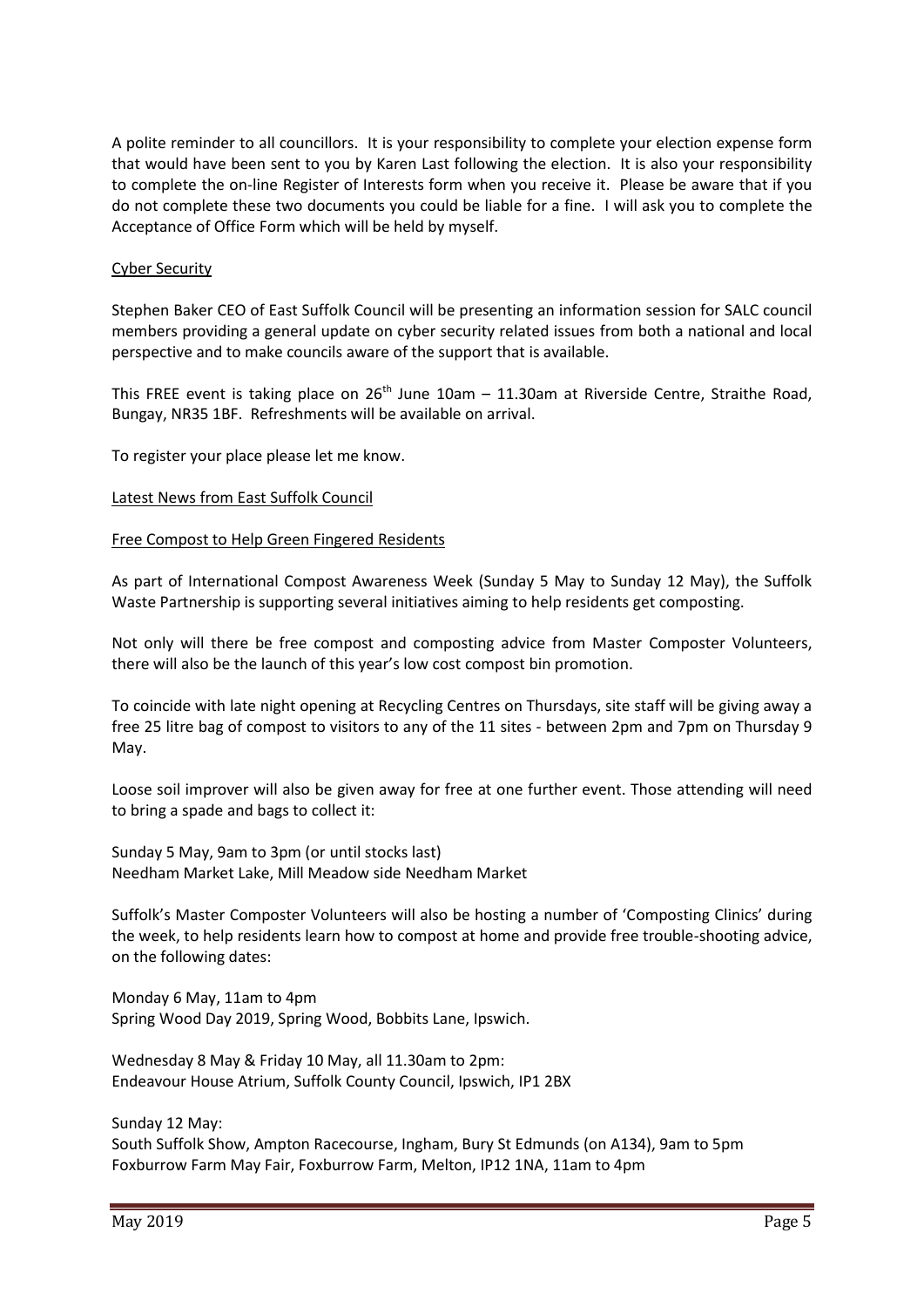For those interested in making their own compost, the Suffolk Waste Partnership is also launching the fourth year of its successful compost bin promotion, which helps residents buy compost bins and other food digesters at discounted prices. Prices start from only £9.49 for compost bins and £9.99 for food digester systems.

On average, more than a third of the contents of Suffolk's rubbish bins could easily be composted at home. Each household in Suffolk could compost 150kg of organic material a year, turning this waste into free soil improver.

Rob Cole, Suffolk Waste Partnership Manager, said: "Compost Awareness Week is a great time to learn about the many benefits of composting at home.

"It's the cheapest and most environmentally friendly way to deal with organic waste as it requires no transport or processing. Our events and discounted offers are also a great opportunity to get involved, learn more and discover a range of composting systems that hopefully suit most resident's needs and budget."

For details of all the discounted items available to Suffolk households through the offer, and to order, please visit <http://www.getcomposting.com/> or call 0844 571 4444. Order leaflets for discounted compost bins will be available at all events listed. Further details on Compost Awareness Week activities please visit [www.suffolkrecycling.org.uk](http://www.suffolkrecycling.org.uk/)

# **78.19 VAS Sign**

Cllr A Finch reported that the VAS sign had been erected and was recording data. Discussions took place over the position of the VAS in Brightwell. It was agreed that Cllr A Finch would investigate and send proposed locations to Suffolk County Council Highways. **Action: Cllr A Finch**

# **79.19 To discuss the CIL receipts allocated to Foxhall because of the Straight Road Development**

The Clerk reported that the Parish Council had still not received any feedback from David Chenery Suffolk County Council regarding the improvements to signage etc in Straight Road. The Clerk was asked to write to Patricia O'brien Suffolk County Council asking whether she had received any feedback. It was agreed that Cllr A Finch should contact Sgt Street Safer Neighbourhood Team to discuss. **Action: Clerk / Cllr A Finch**

## **80.19 Cameras Straight Road Foxhall**

Cllr R Walters was not present at the meeting. The Clerk was asked to write to Cllr R Walters asking for information about the cameras in Straight Road Foxhall. **Action: Clerk / Cllr R Walters**

## **81.19 Finance**

**Income** None **Expenditure** A J Buggs Salary and Expenses April 2019 **EXPENSION EXPENSION** E329.42

Cllr A Day proposed, seconded Cllr E Warham that the above expenditure is approved – all in favour.